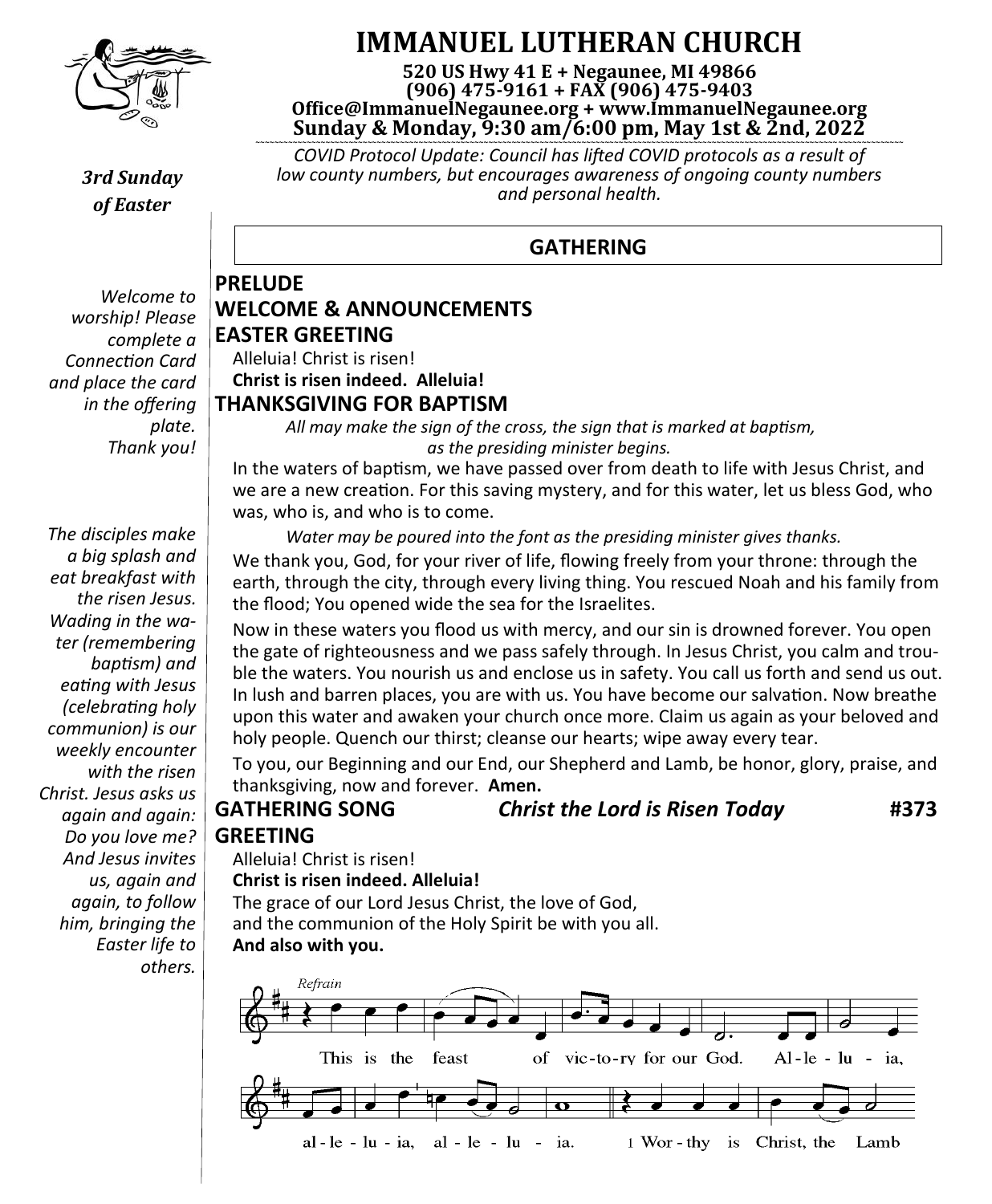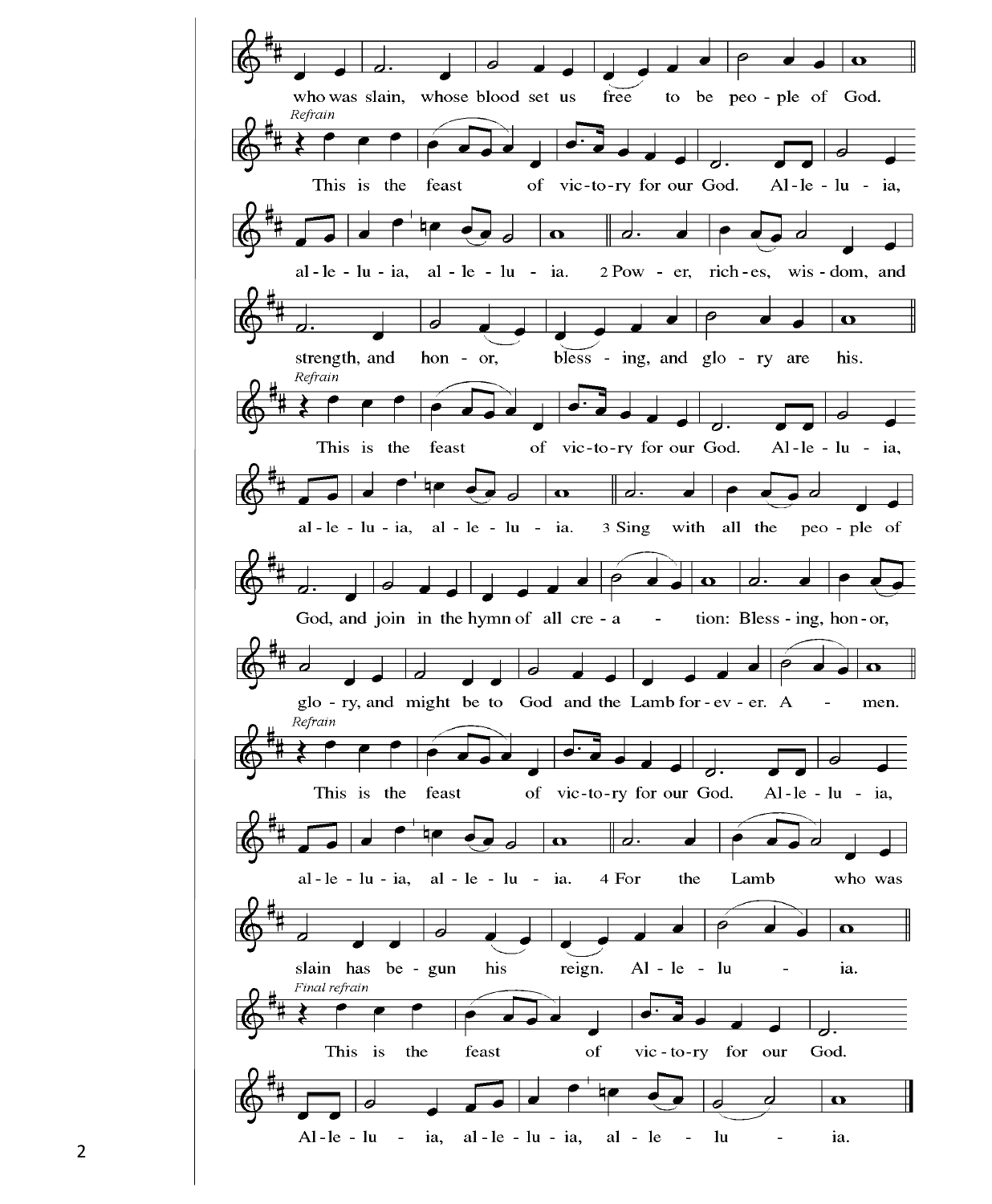#### **PRAYER OF THE DAY**

Eternal and all-merciful God, **with all the angels and all the saints we laud your majesty and might. By the resurrection of your Son, show yourself to us and inspire us to follow Jesus Christ, our Savior and Lord, who lives and reigns with you and the Holy Spirit, one God, now and forever. Amen.**

#### **WORD**

#### **FIRST READING: Acts 9:1-20**

<sup>1</sup>Saul, still breathing threats and murder against the disciples of the Lord, went to the high priest <sup>2</sup> and asked him for letters to the synagogues at Damascus, so that if he found any who belonged to the Way, men or women, he might bring them bound to Jerusalem. <sup>3</sup>Now as he was going along and approaching Damascus, suddenly a light from heaven flashed around him. <sup>4</sup>He fell to the ground and heard a voice saying to him, "Saul, Saul, why do you persecute me?" <sup>5</sup>He asked, "Who are you, Lord?" The reply came, "I am Jesus, whom you are persecuting. <sup>6</sup>But get up and enter the city, and you will be told what you are to do." <sup>7</sup>The men who were traveling with him stood speechless because they heard the voice but saw no one. <sup>8</sup>Saul got up from the ground, and though his eyes were open, he could see nothing; so they led him by the hand and brought him into Damascus. <sup>9</sup>For three days he was without sight, and neither ate nor drank. <sup>10</sup>Now there was a disciple in Damascus named Ananias. The Lord said to him in a vision, "Ananias." He answered, "Here I am, Lord." <sup>11</sup>The Lord said to him, "Get up and go to the street called Straight, and at the house of Judas look for a man of Tarsus named Saul. At this moment he is praying, <sup>12</sup>and he has seen in a vision a man named Ananias come in and lay his hands on him so that he might regain his sight." <sup>13</sup>But Ananias answered, "Lord, I have heard from many about this man, how much evil he has done to your saints in Jerusalem;  $14$  and here he has authority from the chief priests to bind all who invoke your name." <sup>15</sup>But the Lord said to him, "Go, for he is an instrument whom I have chosen to bring my name before Gentiles and kings and before the people of Israel;  $^{16}$ I myself will show him how much he must suffer for the sake of my name." <sup>17</sup>So Ananias went and entered the house. He laid his hands on Saul and said, "Brother Saul, the Lord Jesus, who appeared to you on your way here, has sent me so that you may regain your sight and be filled with the Holy Spirit." <sup>18</sup>And immediately something like scales fell from his eyes, and his sight was restored. Then he got up and was baptized, <sup>19</sup>and after taking some food, he regained his strength. For several days he was with the disciples in Damascus,  $^{20}$  and immediately he began to proclaim Jesus in the synagogues, saying, "He is the Son of God."

Word of God. **Word of Life. Thanks be to God.** 

#### **PSALM 30**

 $1$ I will exalt you, O LORD, because you have lifted me up and have not let my enemies triumph over me.

<sup>2</sup>**O Lord my God, I cried out to you, and you restored me to health.**  $3$ You brought me up, O LORD, from the dead; you restored my life as I was going down to the grave.

4 **Sing praise to the Lord, all you faithful; give thanks in holy remembrance.** <sup>5</sup>God's wrath is short; God's favor lasts a lifetime.

Weeping spends the night, but joy comes in the morning.

<sup>6</sup>**While I felt secure, I said, "I shall never be disturbed.**  $7$ You, LORD, with your favor, made me as strong as the mountains." Then you hid your face, and I was filled with fear.

8 **I cried to you, O Lord; I pleaded with my Lord, saying,** <sup>9</sup> "What profit is there in my blood, if I go down to the pit? Will the dust praise you or declare your faithfulness?

*Saul (later called Paul) was an ardent persecutor of all who followed the Way of Christ. This reading recounts the story of his transformation beginning with an encounter with Jesus Christ on the way to Damascus.*

*You have turned my wailing into dancing. (Ps. 30:11)*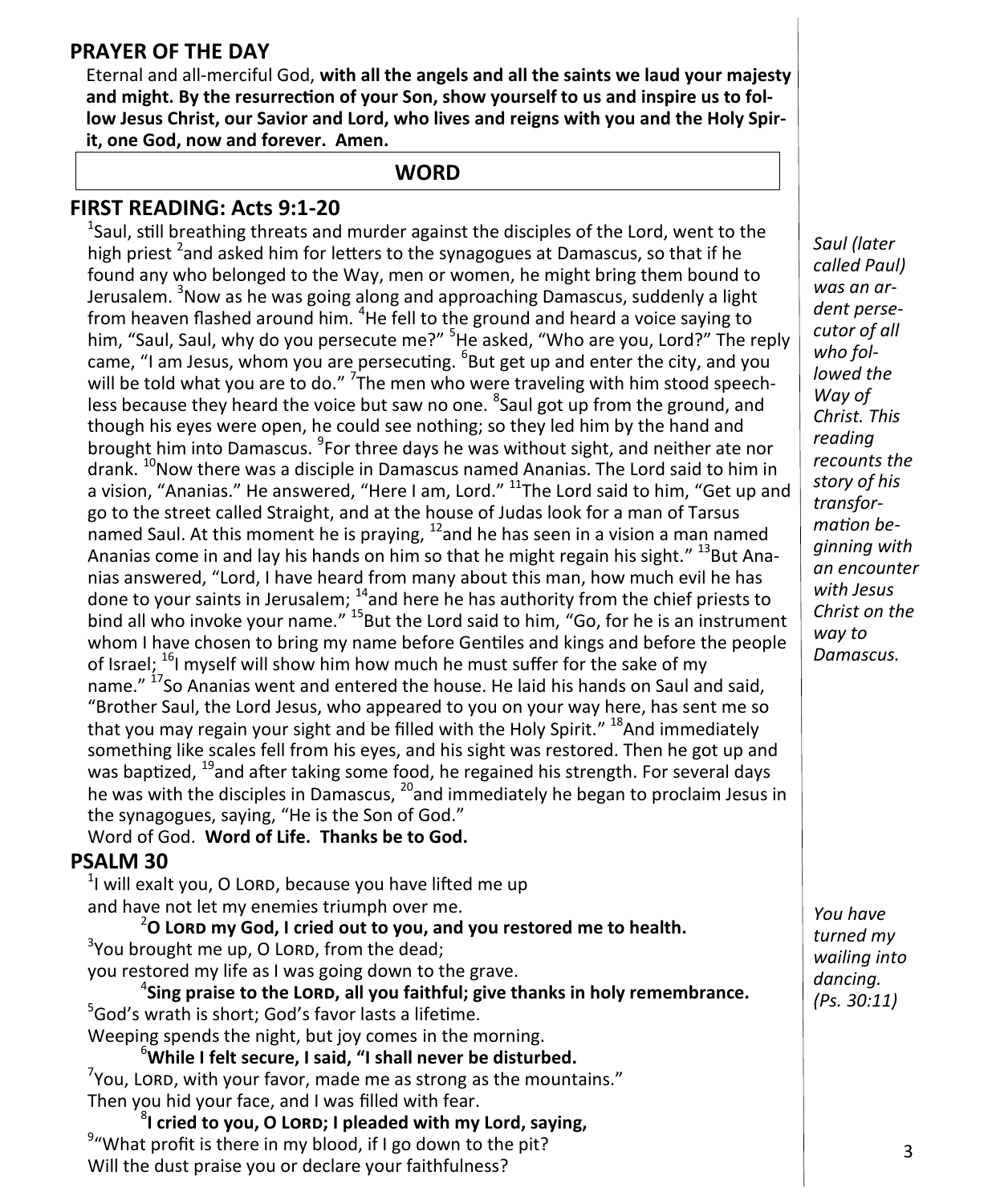<sup>12</sup>**Therefore my heart sings to you without ceasing; O Lord my God, I will give you thanks forever. SECOND READING: Revelations 5:11-14**  $11$ Then I looked, and I heard the voice of many angels surrounding the throne and the living creatures and the elders; they numbered myriads of myriads and thousands of thousands,  $^{12}$ singing with full voice. "Worthy is the Lamb that was slaughtered to receive power and wealth and wisdom and might and honor and glory and blessing!"  $13$ Then I heard every creature in heaven and on earth and under the earth and in the sea, and all that is in them, singing, "To the one seated on the throne and to the Lamb be blessing and honor and glory and might forever and ever!"  $14$ And the four living creatures said, "Amen!" And the elders fell down and worshiped. Word of God. **Word of Life. Thanks be to God. GOSPEL ACCLAMATION p. 142** Lord, to whom shall we go?  $Al - le - lu$ ia. You have the

<sup>10</sup>**Hear, O Lord, and have mercy upon me; O Lord, be my helper."**

 $11$ You have turned my wailing into dancing;

you have put off my sackcloth and clothed me with joy.



### **GOSPEL: John 21:1-19**

The holy gospel according to…

#### **Glory to you, O Lord.**

<sup>1</sup>After [he appeared to his followers in Jerusalem,] Jesus showed himself again to the disciples by the Sea of Tiberias; and he showed himself in this way.  $2\pi$ Gathered there together were Simon Peter, Thomas called the Twin, Nathanael of Cana in Galilee, the sons of Zebedee, and two others of his disciples. <sup>3</sup>Simon Peter said to them, "I am going fishing." They said to him, "We will go with you." They went out and got into the boat, but that night they caught nothing. <sup>4</sup>Just after daybreak, Jesus stood on the beach; but the disciples did not know that it was Jesus. <sup>5</sup>Jesus said to them, "Children, you have no fish, have you?" They answered him, "No." <sup>6</sup>He said to them, "Cast the net to the right side of the boat, and you will find some." So they cast it, and now they were not able to haul it in because there were so many fish. <sup>7</sup>That disciple whom Jesus loved said to Peter, "It is the Lord!" When Simon Peter heard that it was the Lord, he put on some clothes, for he was naked, and jumped into the sea. <sup>8</sup>But the other disciples came in the boat, dragging the net full of fish, for they were not far from the land, only about a hundred vards off.  $9$ When they had gone ashore, they saw a charcoal fire there, with fish on it, and bread. <sup>10</sup>Jesus said to them, "Bring some of the fish that you have just caught." <sup>11</sup>So Simon Peter went aboard and hauled the net ashore, full of large fish, a hundred fifty-three of them; and though there were so many, the net was not torn. <sup>12</sup>Jesus said to them, "Come and have breakfast." Now none of the disciples dared to ask him, "Who are you?" because they knew it was the Lord.  $^{13}$  Jesus came and took the bread and gave it to them, and did the same with the fish.  $^{14}$ This was now the third time that Jesus appeared to the disciples after he was raised from the dead. <sup>15</sup>When they had finished breakfast, Jesus said to Simon Peter, "Simon son of John, do you love me more than these?" He said to him, "Yes, Lord; you know that I

*The vision of John recorded in Revelation offers a glimpse of cosmic worship around the throne. At its center is "the Lamb who was slain."*

*The risen Christ appears again to his disciples by the sea where they were first called. After echoes of the fishing and feeding miracles, he gives a final reminder of the cost of a disciple's love and obedience.*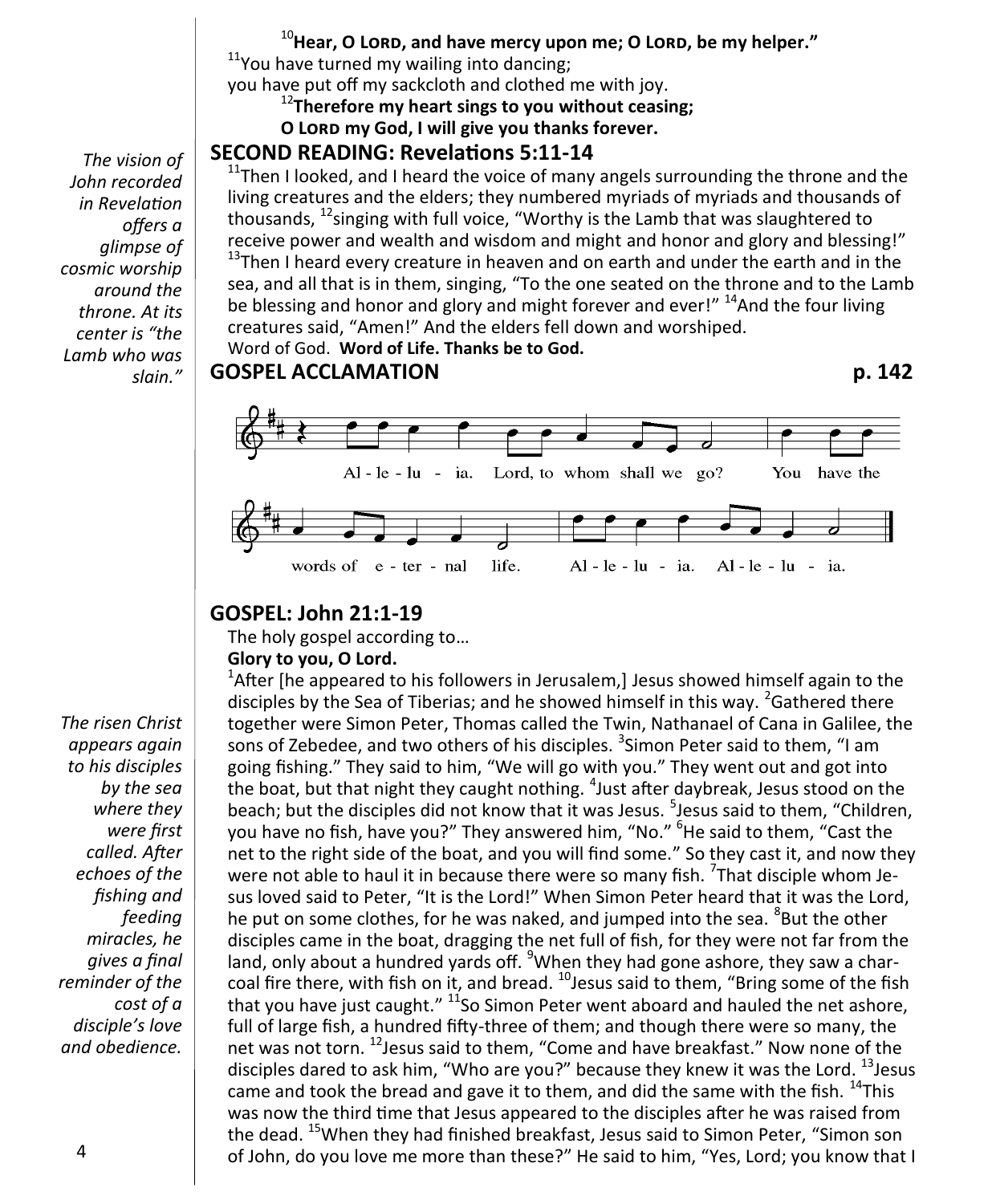love you." Jesus said to him, "Feed my lambs." <sup>16</sup>A second time he said to him, "Simon son of John, do you love me?" He said to him, "Yes, Lord; you know that I love you." Jesus said to him, "Tend my sheep." <sup>17</sup>He said to him the third time, "Simon son of John, do you love me?" Peter felt hurt because he said to him the third time, "Do you love me?" And he said to him, "Lord, you know everything; you know that I love you." Jesus said to him, "Feed my sheep.  $^{18}$ Very truly, I tell you, when you were younger, you used to fasten your own belt and to go wherever you wished. But when you grow old, you will stretch out your hands, and someone else will fasten a belt around you and take you where you do not wish to go." <sup>19</sup>(He said this to indicate the kind of death by which he would glorify God.) After this he said to him, "Follow me."

The Gospel of our Lord.

**Praise to you, O Christ.**

### **SERMON Pastor Rell Spickerman**

#### **SONG** *Christ is Alive! Let Christians Sing* **# 389**

#### **NICENE CREED**

**We believe in one God, the Father, the Almighty, maker of heaven and earth, of all that is, seen and unseen.**

**We believe in one Lord, Jesus Christ, the only Son of God, eternally begotten of the Father, God from God, Light from Light, true God from true God, begotten, not made, of one Being with the Father; through him all things were made. For us and for our salvation he came down from heaven, was incarnate of the Holy Spirit and the virgin Mary and became truly human. For our sake he was crucified under Pontius Pilate; he suffered death and was buried. On the third day he rose again in accordance with the scriptures; he ascended into heaven and is seated at the right hand of the Father. He will come again in glory to judge the living and the dead, and his kingdom will have no end.**

**We believe in the Holy Spirit, the Lord, the giver of life, who proceeds from the Father and the Son, who with the Father and the Son is worshiped and glorified, who has spoken through the prophets. We believe in one holy catholic and apostolic church. We acknowledge one baptism for the forgiveness of sins. We look for the resurrection of the dead, and the life of the world to come. Amen.**

#### **PRAYERS OF INTERCESSION**

Set free from captivity to sin and death, we pray to the God of resurrection for the church, people in need, and all of creation.

#### *A brief silence.*

Holy One of new beginnings, fill us with new life. Send us into the world as you sent your apostles Philip and James, to invite people to come and see your wondrous acts in Christ. God, in your mercy, **hear our prayer.**

Revive ecosystems along coastlands that have been devastated by natural forces and human negligence. Reestablish plant and animal life that purifies air and water and that feeds humans and other living creatures. God, in your mercy, **hear our prayer.**

Accompany laborers who get little rest from their work. Give them hope when they struggle to produce what they need. Give all who labor fair treatment and just wages. God, in your mercy, **hear our prayer.**

Restore all people who cry to you for help. Turn their mourning into dancing, clothe them with joy, and put a testimony of healing and praise on their lips. God, in your mercy, **hear our prayer.**

Be present to faithful ones who are persecuted for following you. Sustain them by your faithfulness, and give them strength in the name of Jesus. God, in your mercy,

#### **hear our prayer.**

*Here other intercessions may be offered.*

*Renew our lives that we may welcome and care for one another and that we may live and serve within the greater community of Negaunee and the world, witnessing to others your abundant love, grace, and welcome.*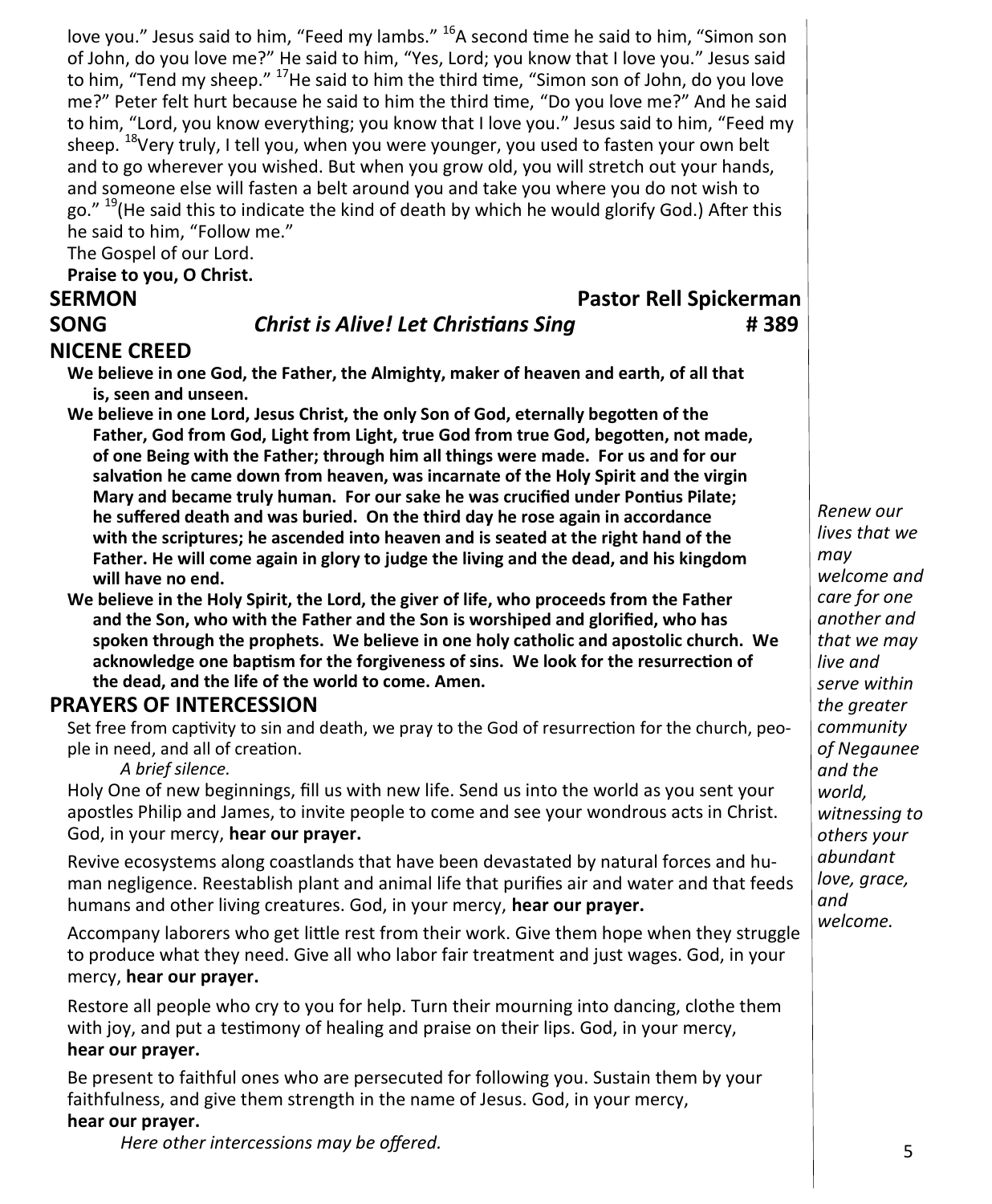Join our voices with angels, creatures, and all the saints in praising Christ and bestowing upon him all blessing and honor and glory. Reveal Christ's glory to us and through us in our worship. God, in your mercy, **hear our prayer.**

In your mercy, O God, respond to these prayers, and renew us by your life-giving Spirit; through Jesus Christ, our Savior.

**Amen.**

#### **SHARING OF CHRIST'S PEACE**

The peace of Christ be with you always. **And also with you.**

**MEALOFFERING** П **OFFERING SONG #184** ŅΩ, Let the vine-yards be fruit-ful, Lord, and fill to the brim our cup of bless-ing. Gath - er a har-vest from the seeds that were sown, that we may be fed with the bread of life. Gath-er the hopes and dreams of all:  $u$ nite them with the prayers we of - fer. Grace our ta - ble and give us a fore-taste of the feast to come. with your pres - ence,

#### **OFFERING PRAYER**

Living God, **you gather the wolf and the lamb to feed together in your peaceable reign, and you welcome us all at your table. Reach out to us through this meal, and show us your wounded and risen body, that we may be nourished and believe in Jesus Christ, our Savior and Lord. Amen.**

#### **THANKSGIVING AT THE TABLE**

#### **THE LORD'S PRAYER**

**Our Father, who art in heaven, hallowed be thy name, thy kingdom come, thy will be done, on earth as it is in heaven.**

**Give us this day our daily bread; and forgive us our trespasses, as we forgive those who trespass against us; and lead us not into temptation, but deliver us from evil.**

**For thine is the kingdom, and the power, and the glory, forever and ever. Amen.**

#### **INVITATION TO COMMUNION**

*The risen Christ dwells with us here: All who arehungry, all who are thirsty, come.*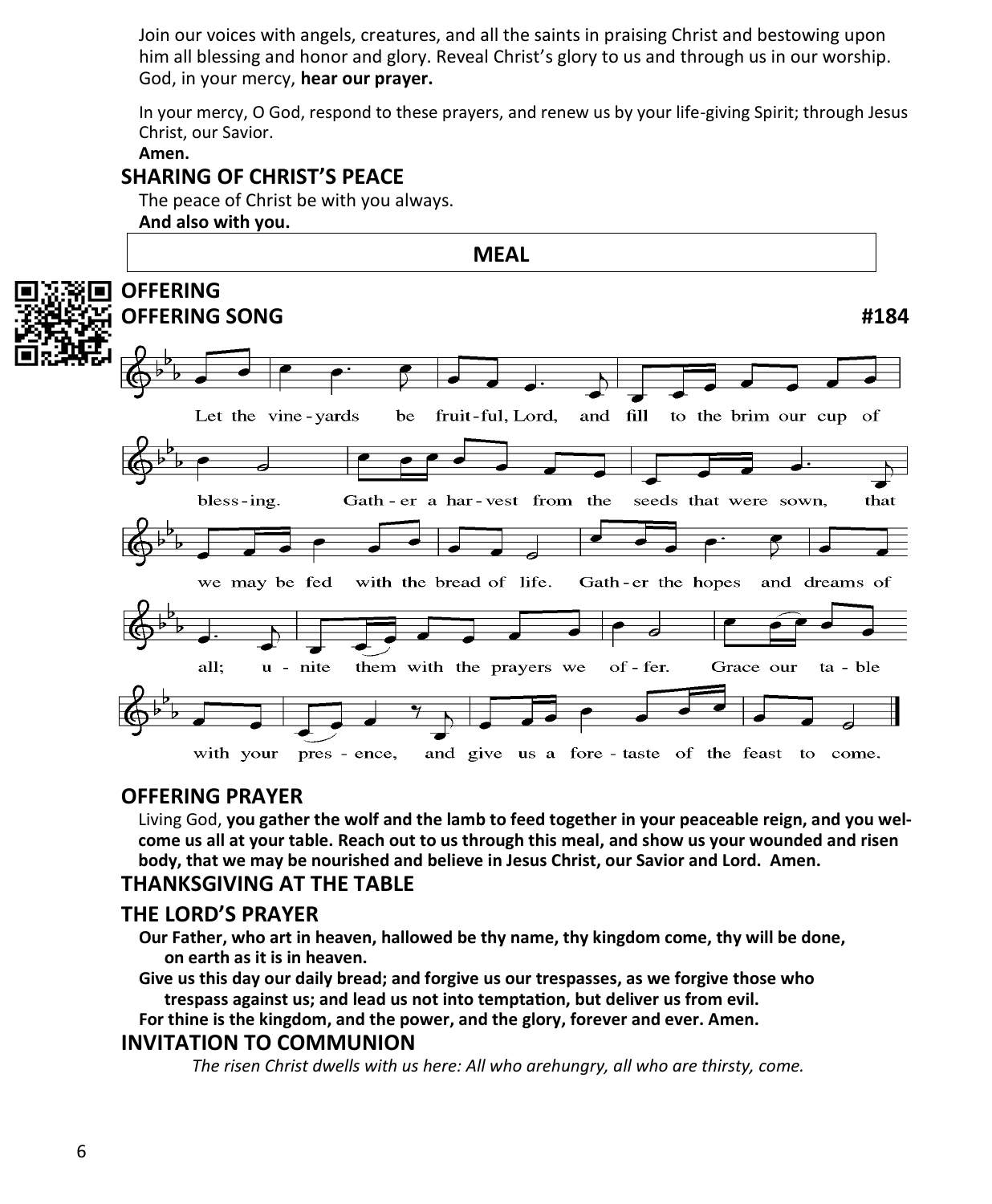#### **COMMUNION LAMB OF GOD p. 146**



### *That Easter Day With Joy Was Bright* **#384**

#### **PRAYER AFTER COMMUNION**

We give you thanks, generous God, **for in this bread and cup we have tasted the new heaven and earth where hunger and thirst are no more. Send us from this table as witnesses to the resurrection, that through our lives, all may know life in Jesus' name. Amen.**

#### **SENDING**

#### **BLESSING**

God, the Author of life, Christ, the living Cornerstone, and the life-giving Spirit of adoption, + bless you now and forever. **Amen**

#### **DISMISSAL**

Alleluia! Christ is risen. **Christ is risen indeed. Alleluia!** Go in peace. Tell what God has done. **Thanks be to God.**

**POSTLUDE**



**IF YOU WANT AN EASTER LILY, PLEASE PICK ONE UP NOW OR THEY WILL BE DISPOSED OF. THANK YOU.**

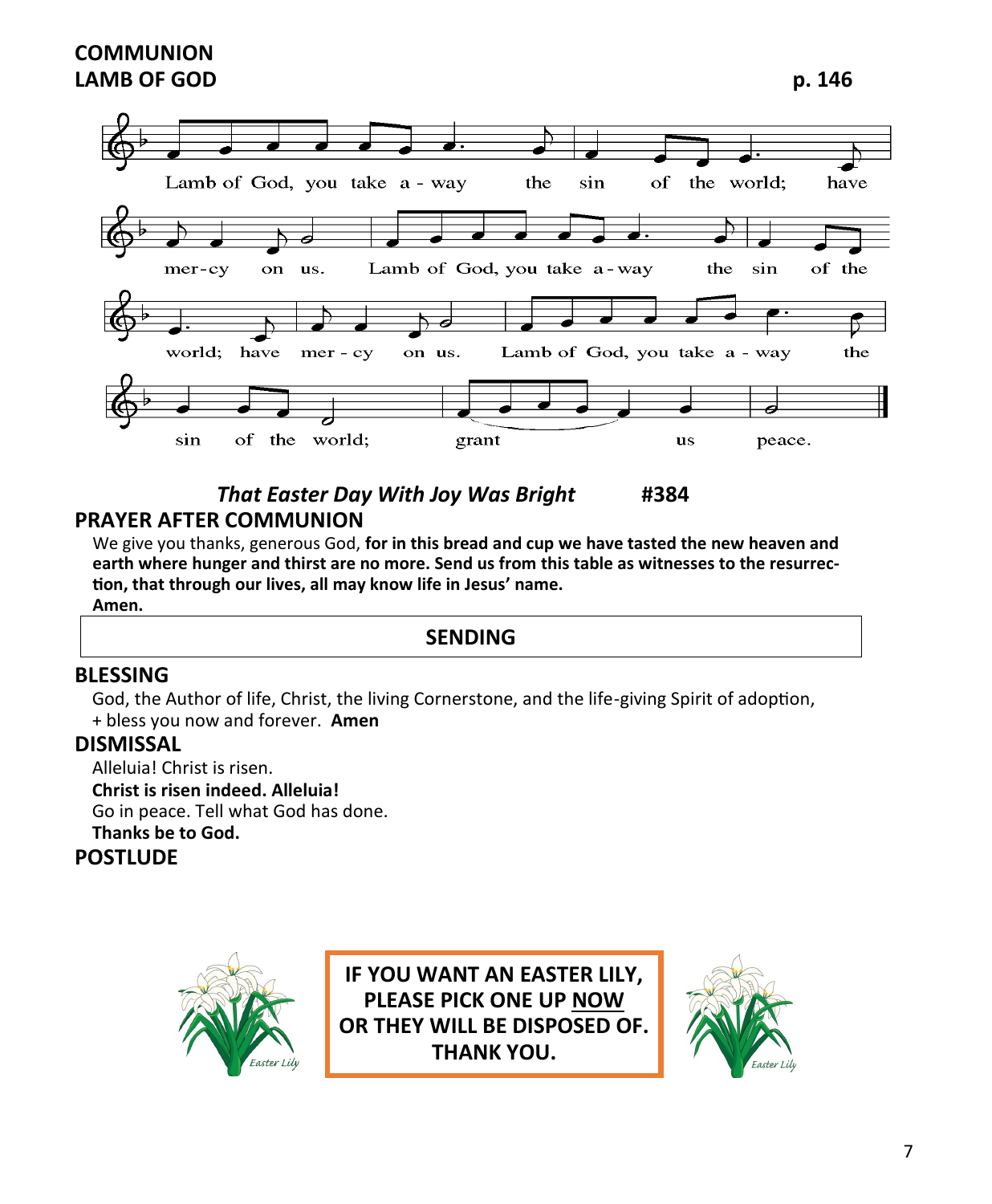### **ANNOUNCMENTS FOR THE WEEK OF May 1, - May 8, 2022**

#### **\*BIRTHDAYS:**



 **Happy** 82nd **Birthday** to *Paul Rosten* on May 2nd. **Happy** 82nd **Birthday** to *Carl Basto* on May 5th. **Happy** 84th **Birthday** to *Virginia Paulson* on May 5th. **Happy** 82nd **Birthday** to *Betty Carilli* on May 6th. **Happy** 91st **Birthday** to *Jonelle Collins* on May 7th. **Happy** 90th **Birthday** to *Elsie Suardini* on May 7th.

**\*ARE YOU WANTING A WAY TO SUPPORT FINANCIAL UKRAINE'S REFUGEES?** We can work through Lutheran World Relief (LWR), donating through Immanuel, noting "LWR" or **WE AVE AVALUAT THE UPPER THE COOL FULLY** AT UPPER THE "Using". providing families facing crisis with emergency food, clean water, safe shelter, medical supplies & more. Your love will reach neighbors in Ukraine & around the world with the lifesaving care they need.

### **UKRAINE BENEFIT BREAKFAST - TODAY, SUNDAY, MAY 1st, 8:30 am - 1:00 pm ST. JOHNS CHURCH, ISHPEMIING** - **PROJECT:** *"LIFT UKRAINE UP"*



Adults: \$10.00; Ages 6-12: \$5.00; Under 5 years: Free. Donations can also be mailed to: Wesley United Methodist Church, PO Box 342, Ishpeming, MI 49849.

(Sponsored by: Wesley United Methodist Church (United Methodist Committee on Relief), St. John the Evangelist Catholic Church (Catholic Relief Services), Immanuel Lutheran Church (Lutheran World Relief).





**\*GIVING YOUR OFFERINGS:** Thank you for continuing to financially support our on-going congregational mission. **NOTE:** The GivePlus Mobile App will be phased out by April 30th. After that date, GivePlus Mobile app will no longer be supported. In its place, you may download the VANCO Mobile app. VANCO Mobile is a free app and offers a better user experience with easy giving options, including giving to special funds. Here are the steps to follow: 1) **Search for Our Church** - Enter our church's name or use the invite code and click SEARCH. Then, select our church. 2) **Select Your Fund and Amount** - Select your fund and donation frequency, then select your payment method. 3) **Enter Payment Method** - Select a payment method and enter your credit card, debit card, or bank account information. You can save this payment method for future donations. 4) **Choose to Cover Processing Fees** - You can choose to cover the donation processing fees by adding a small amount on top of your gift. Click the button to opt in. 5) **Complete Your donation** - Review and complete your gift by clicking SUBMIT. If giving online through Immanuel's website, there is no change.



**\*SUMMER VBS IS BACK! JULY 25 - 28, MONDAY - THURSDAY** To help with your family summer plans, we thought we should put this news out now! Currently, we are in the planning stages for our Vacation Bible School (VBS), so more information will be available in the spring. The Fortune Lake VBS Program and staff will be leading the program! Diana Hetrick is the coordinator, should you have questions or need more information ((906) 235-7110). Oh, and, yes, we will have multigenerational volunteer opportunities for all! The Preschool will be the morning program and the School Age will be a full day.



**NOTE:** WE ARE LOOKING FOR 2-3 HOST FAMILIES FOR THE FORTUNE LAKE STAFF. ALSO, A FEW ADULT & YOUTH VOLUNTEERS ARE NEEDED. CALL 234-7110 or email: dianahetr@gmail.com .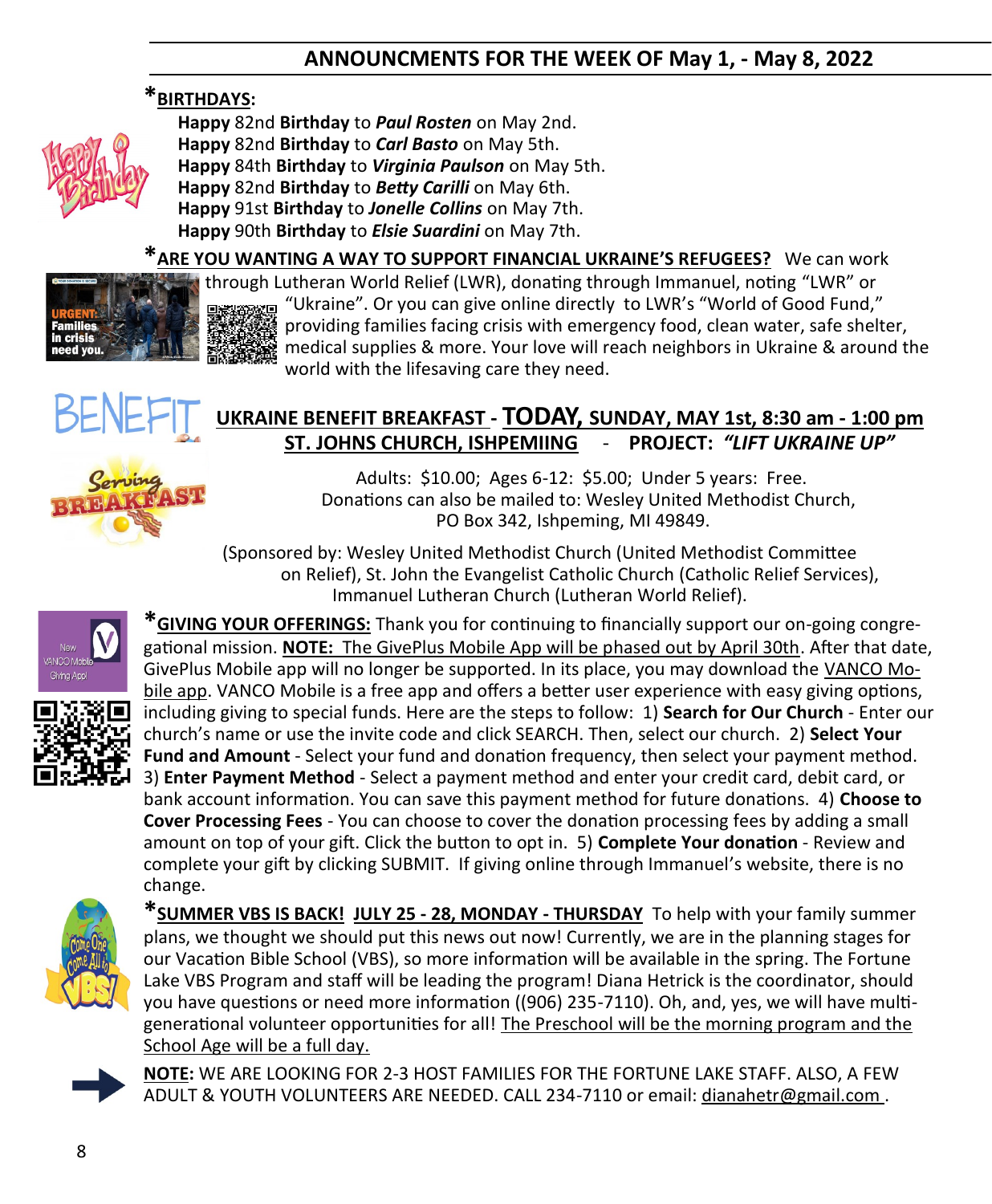### **\****"SHEEPSKIN SCHOLARSHIP"* **for NEGAUNEE HS GRADUATE ATTENDING NMU**

*The Howard B. Lehto "Sheepskin Scholarship"* is a \$4,000.00 scholarship to be granted to a Negaunee High School Graduate who is attending Northern Michigan University in the fields of business, education, or skilled trades. The ideal candidate should be a person who is returning to school after taking time off to work, or who started his or her college studies later than usual for personal, family, or financial reasons. The scholarship will be awarded in two parts: \$2,000 for the Fall 2022 semester and \$2,000 for the Spring 2023 semester. The deadline for applying is May 1st. The application is available through the NMU Financial Aid Office. Pick up your application now!

**\*CHURCH PHOTO DIRECTORY: A HARD-COPY OF OUR CHURCH DIRECTORY IS AVAILABLE AT** 

**THE CHURCH!** You can also view it online or via the FREE mobile app. Printed copies are available on the upper level resource table and at the front entrance. To view the directory online, go to **members. Instant ChurchDirectory.com** and follow the prompts under "Sign In" to "Create a login now." Use your email address that you included in your directory submission and confirm it following the instructions. If you did not submit an email for directory use, you won't be able to access the directory online. There is also a free mobile app available for download at the Apple® App store in iTunes®, Google Play™ store and the Amazon Fire App Store. Simply search for "**Instant Church Directory**" to get the download. The same login protocol as above applies to the app. Need help or have questions? Please contact the church office: 475-9161.

**\*MEN'S SATURDAY BREAKFAST** The men's Bible study breakfast **WILL STILL BE HELD** on the **1st Saturday of each month** until further notice. Come to the Fellowship Hall at 8:30 am for a nourishing breakfast followed by a discussion of Sunday's readings and any topic that you may want to share. For more information, please call Walter Scanlon @ 906-235-2294. **(NOTE: Please check with Walter on the correct time of the Bible study. Thank you.)**



 **KEEP IN YOUR PRAYERS**

**Pray For**: *Nancy Burton, Joann Connors, Pat DeWitt, Martha Hayward, Dan Hendrickson, Pete Hicks, Peggy Jackson, Tom Johnson, Betty Kinnunen, Anna Laurila, Don & Mary Leece, Stephanie Penhale, Joyce Peterson, Delores Reichel, Jessica Roberts, Richard Toyra, and all COVID patients*.

Our Shut-ins: *Bettie Ahola, Jonelle Collins, Rudy Gagnon, Charlene Kivisto, Timothy Kjellman, Betty Lukkarinen, Leo Nirva, Vera Palomaki, Janet Penhale, Butch Pynnonen, Lillian Rivers, Paul Smith, Lynne Tossava*.

Members in the Armed Service: *Luke DeWitt, Adrianna Gustafson, Michael Gustafson, Hunter (Jessica) Hetrick, Dennis Koski, Jacque Kurian, Tanner Romback, Trevor Romback, Michael Sedlock, Ethan Wallner, all Armed Services Families.*









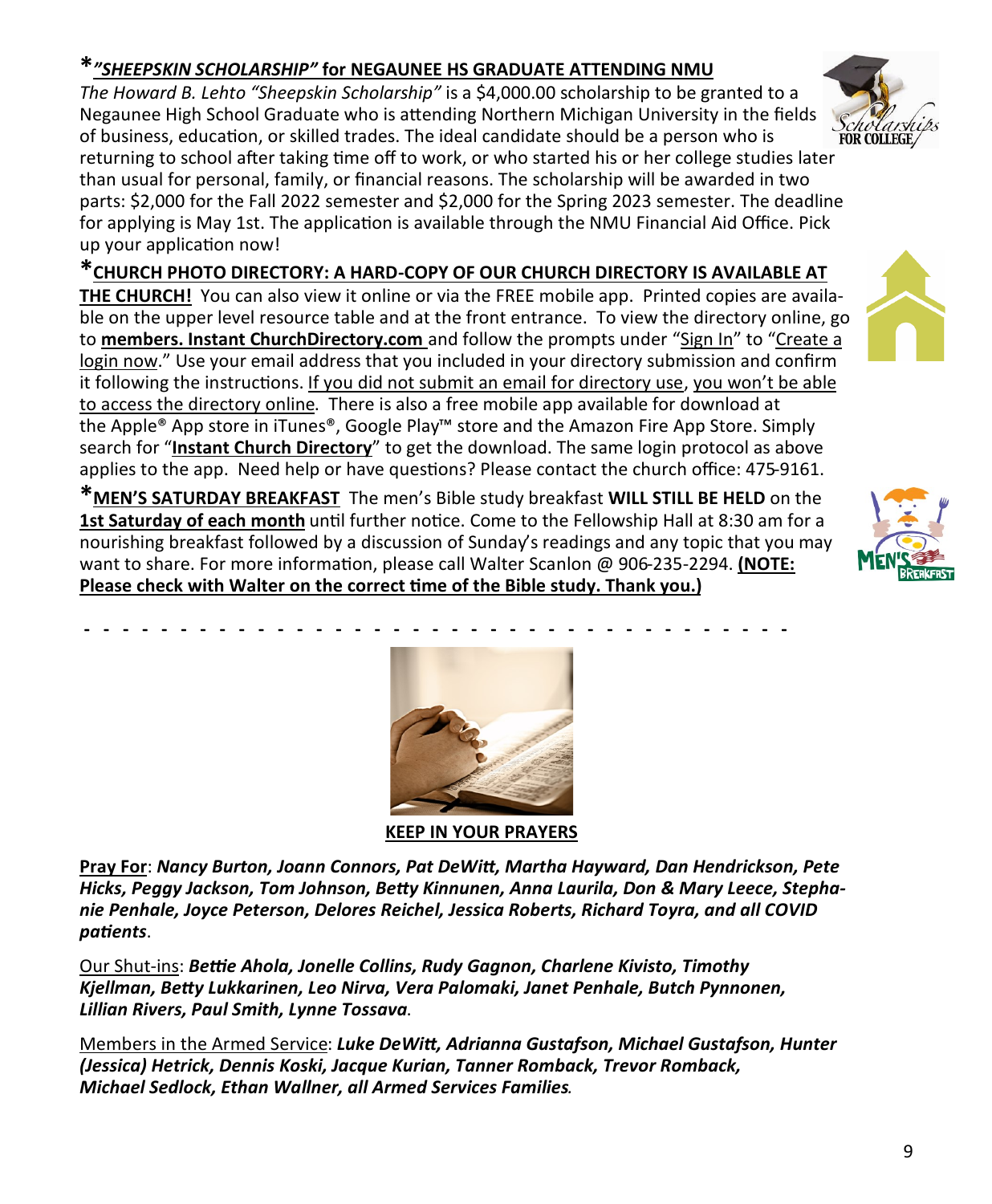## **VOLUNTEERS ASSISTING IN SERVICE**

**- - - - - - - - - - - - - - - - - - - - - - - - - - - - - - - - - - - - - - - - - -**

 **SERVING IN WORSHIP:** *Pastor Steve Solberg* **ORGANIST/PIANIST/MUSICIAN:** *Connie Scanlon*  **Worship Services: Sun. @ 9:30 am / Mon. @ 6 pm Office Hours: 8 am-2 pm, Monday-Thursday (or by appt.)**

### **ASSISTING IN THE SERVICE:**

| 9:30 am USHERS/GREETERS - Alice Mutkala | <b>Bobbie Minzey</b>                                |
|-----------------------------------------|-----------------------------------------------------|
| 6 pm USHERS/GREETERS                    | - Needing a Volunteer<br><b>Needing a Volunteer</b> |
| 9:30 am LECTOR                          | - Mike Frustaglio                                   |

6 pm LECTOR — **Sheila Meier**

9:30 am COMM. ASST.'S *– Sally Echelbarger* 6 pm COMM. ASST.'S – *Sheila Meier*

9:30 am Tech Team – *Tyler Moore*

- 
- 
- 6 pm Tech Team *Tyler Moore*
- -

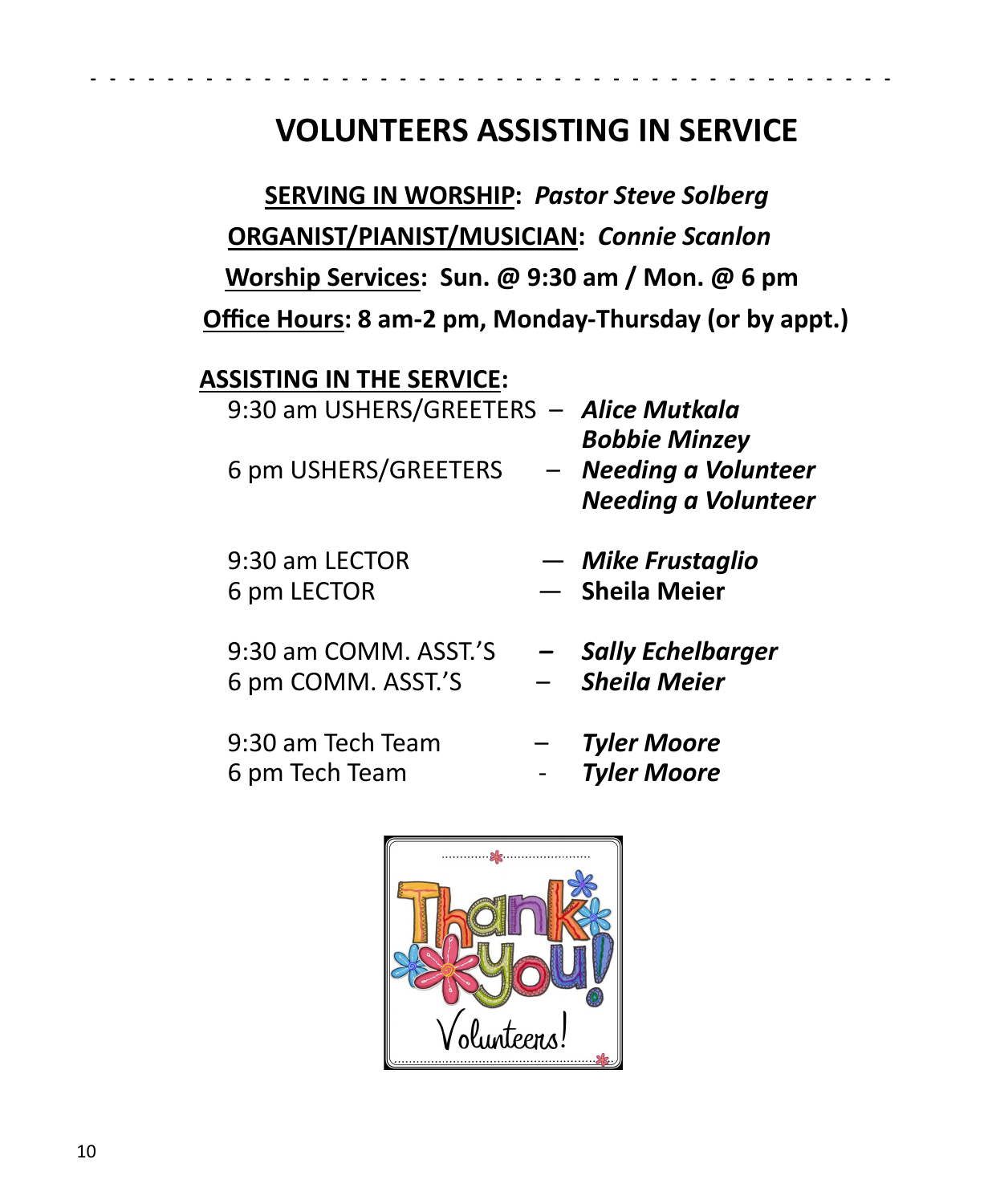# **MAY'S MONTHLY MISSION**

**IN MAY, our Monthly Mission is ELCA Missionary Support via Superior Central conference.** Our Superior Central Conference 8 of the Northern Great Lakes Synod seeks financial help annually for support of Pastors Mark and Cynthia Rich in their ministry of teaching at Tumaini University Makumira, an institu-tion of the Evangelical Luth-eran Church in Tanzania. They are deep into the first semester of the 2020-2021 academic year. Their classes are



humming along and other projects are progressing as well. They write of two classes: (1) an Intensive Student Reading Group on Race and Christian Theology, and (2) an experiment in training for congregations in Mission engagement. The Riches are still at work in Tanzania. Check out their blog page: — [\(https://mcintz. wordpress.com/\)](https://mcintz.wordpress.com/).

If you wish to give to Immanuel's ELCA Missionary Support via Superior Central Conference, use the *May Monthly Mission envelope* from your offering envelope box or in some other way designate your gift. *Thank you for your generosity!* 

> Thank you for giving \$ 1,125.00 in April to *ELCA World Hunger.* The recipients will be richly blessed with your generosity! Thank you!